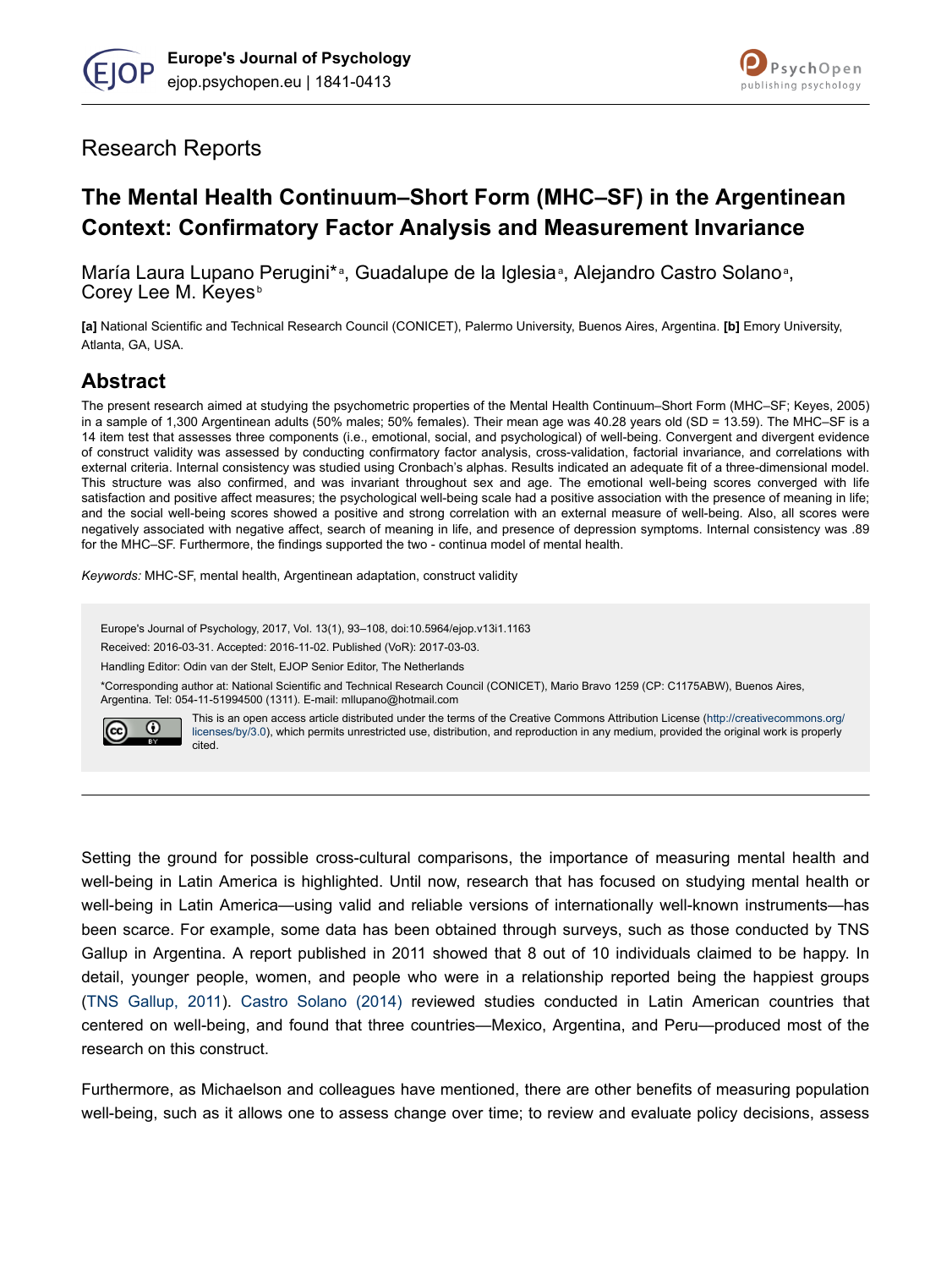subgroup differences, identify future areas of need or opportunity, evaluate the potential impact of policy proposals, shape the content and delivery of policy, and inform targets of new policies according to population subgroups [\(Michaelson, Abdallah, Steuer, Thompson, & Marks, 2009](#page-14-0)). Traditionally, mental health has been characterized as the absence of psychological illness. However, it is clear that the absence of psychopathology does not imply the presence of mental health. The World Health Organization (WHO), since its inception, has defined mental health as a state of physical, mental, and social well-being, and not as merely the absence of disease [\(WHO, 1948](#page-15-0), [2008\)](#page-15-0). From a psychological perspective, mental health has been operationalized as psychological well-being, which has given rise to two traditions of study: *hedonic* and *eudaimonic*.

The hedonic conceptualization involves the study of happiness that focuses on positive emotions and life satisfaction [\(Diener, 2000;](#page-12-0) [Diener, Emmons, Larsen, & Griffin, 1985;](#page-13-0) [Pavot & Diener, 2008\)](#page-14-0). Research in this field has demonstrated that a happy person lives longer, has better physical health, acquires more fulfilling jobs, and establishes good-quality personal relationships [\(Diener & Biswas-Diener, 2008\)](#page-12-0). Moreover, positive emotions play an important role in physical health, social commitment, and success. Conversely, the eudaimonic approach retrieves concepts from the Greek tradition, understanding well-being as the result of virtuous activities and the meaning given to life. Toward the end of the 1980s, researchers on well-being, such as Carol Ryff, mentioned that happiness was more related to positive relationships as well as sense of purpose and meaning in life than to the experience of mere positive emotions. From this point of view, well-being means functioning well in life. Thus, eudaimonic happiness is related to personal growth and fulfillment at an individual level, and associated with commitment to goals and shared values at a societal level ([Massimini & Delle Fave,](#page-14-0) [2000](#page-14-0); [Ryff, 1989](#page-14-0)). The eudaimonic perspective of well-being integrates Ryff's theory of psychological well-being [\(Ryff, 1989\)](#page-14-0), Antonovsky's construct of sense of coherence ([Antonovsky, 1988\)](#page-12-0), the self-determination theory [\(Ryan & Deci, 2000,](#page-14-0) [2001](#page-14-0)), the concept of optimal selection ([Csikszentmihalyi & Massimini, 1985](#page-12-0)), and Keyes' social well-being construct ([Keyes, 1998](#page-13-0)), among others.

Whereas the hedonic and eudaimonic traditions in the study of well-being have remained separated, recently, the unilateral approach to the study of well-being has been the subject of intense debates ([Henderson & Knight,](#page-13-0) [2012](#page-13-0); [Kashdan, Biswas-Diener, & King, 2008](#page-13-0); [Waterman, 2008](#page-15-0)). [Keyes \(2002,](#page-13-0) [2005,](#page-13-0) [2007\)](#page-13-0) tried to unify the study of hedonic and eudaimonic perspectives through the concept of *flourishing*, developing a specific instrument, the Mental Health Continuum (MHC), that comprehensively assesses the degree of positive mental health across the dimensions of emotional, social, and psychological well-being ([Castro Solano, 2014](#page-12-0)). In line with the WHO definition of mental health, for this model, positive mental health is not simply the absence of mental disorders, but the presence of positive qualities; that is, high levels of emotional, psychological, and social well-being. *Emotional well-being* involves the presence of positive emotions and satisfaction with life [\(Diener, Suh, Lucas, & Smith, 1999\)](#page-13-0). *Psychological well-being* comprises aspects of individuals' psychological functioning (e.g., autonomy and a sense of personal growth; [Ryff, 1989\)](#page-14-0). *Social well-being* indicates how well an individual functions in their social life as a member of a larger society (e.g., social integration and social contribution; [Keyes, 1998\)](#page-13-0).

[Keyes \(2005](#page-13-0), [2013](#page-13-0)) proposed a two continua model, and holds that mental illness and mental health are distinct, but related, dimensions. This mental health continuum consists of three levels of positive mental health: flourishing, moderate, and languishing mental health. Individuals with *flourishing* mental health are high in hedonic and positive functioning. By contrast, individuals with *languishing* mental health report both low hedonic and positive functioning. In sum, languishing is the absence of mental health. Languishing individuals

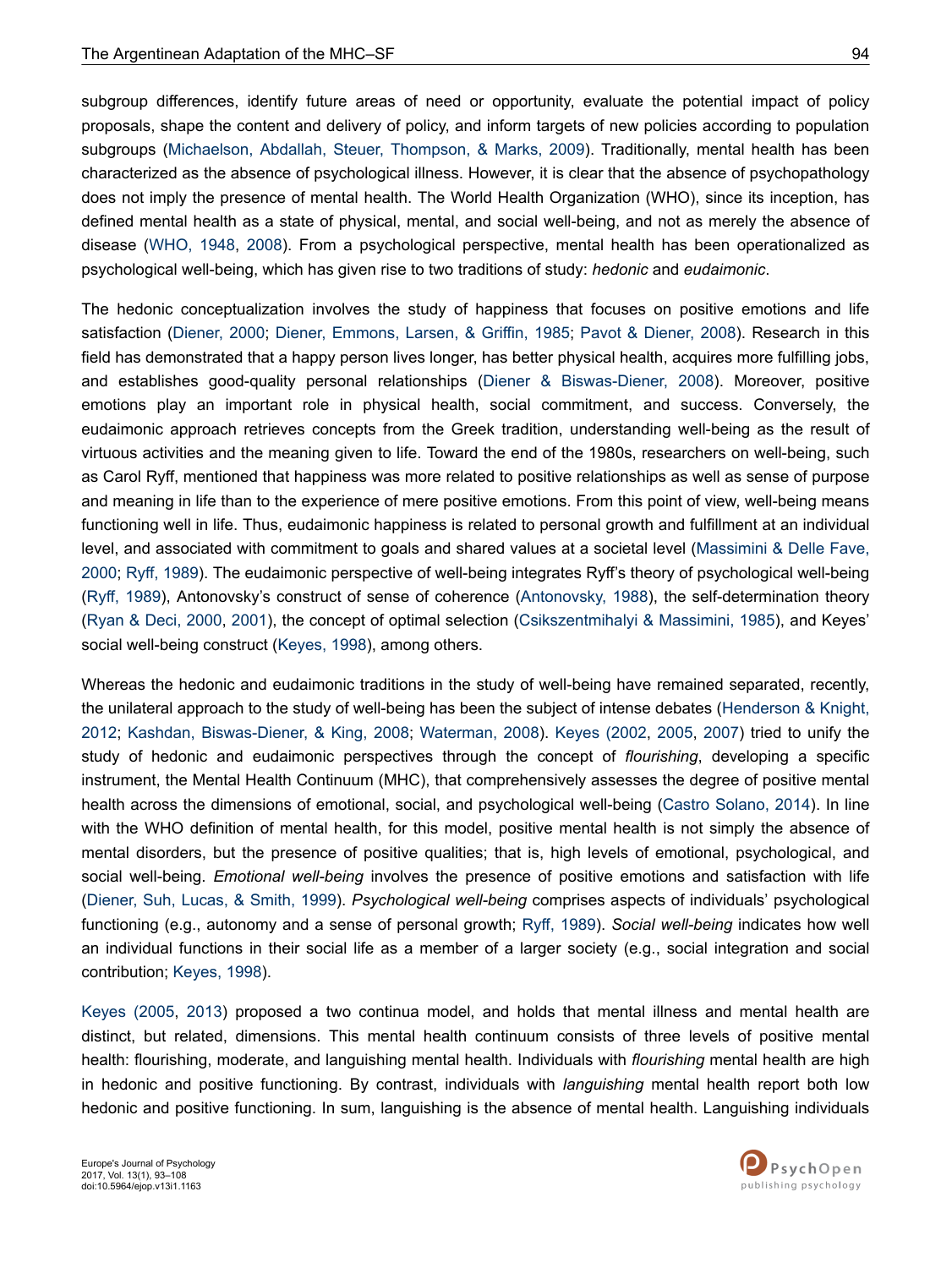are those who are stuck in life, feel empty, and lack interest and engagement. Individuals who are neither flourishing nor languishing are considered to have moderate mental health.

Regarding the importance of measuring population well-being, epidemiological studies using reports of flourishing—such as the MHC–SF—have shown that it is associated with superior physical, psychological, and psychosocial functioning ([Keyes, 2005\)](#page-13-0). By contrast, it was found that languishing is related to poor emotional health, frequent limitations of daily living, and more missed days of work [\(Keyes, 2002\)](#page-13-0).

Given that many countries have adapted the MHC–SF, there is a considerable volume of evidence to support its utility, validity, and reliability. For example, factor analyses has confirmed the MHC–SF's three-factor structure of emotional, psychological, and social well-being—found in earlier studies in the United States—in samples from South Korea [\(Lim, 2014](#page-14-0)), Italy ([Petrillo, Capone, Caso, & Keyes, 2015\)](#page-14-0), Poland [\(Karaś, Cieciuch,](#page-13-0) [& Keyes, 2014](#page-13-0)), South Africa ([Keyes, Wissing, Potgieter, Temane, Kruger, & van Rooy, 2008](#page-14-0)), and France [\(Salama-Younes & Ismaïl, 2011\)](#page-14-0). Additionally, Joshanloo and colleagues investigated the factorial structure and invariance of the MHC–SF across cultural groups from three nations—the Netherlands, South Africa, and Iran —and the three dimensional structure was supported in all three groups [\(Joshanloo, Wissing, Khumalo, &](#page-13-0) [Lamers, 2013\)](#page-13-0). Furthermore, the MHC–SF has shown excellent internal consistency and criterion validity in adolescents and adults across different countries, including the United States, the Netherlands, Egypt, Italy, and South Africa, among other countries [\(Keyes, 2006](#page-13-0); [Keyes & Grzywacz, 2005](#page-13-0); [Keyes et al., 2008](#page-14-0); [Lamers,](#page-14-0) [Westerhof, Bohlmeijer, ten Klooster, & Keyes, 2011; Petrillo et al., 2015](#page-14-0); [Salama-Younes & Ismaïl, 2011](#page-14-0)).

[Petrillo et al. \(2015\)](#page-14-0) found that all the subscales of the MHC, on the one hand, have positively correlated with the corresponding aspects of functioning and well-being (e.g., satisfaction with life, positive emotions), showing convergent validity. On the other hand, the MHC's subscales have negatively and moderately correlated with measures of mental illness (e.g., General Health Questionnaire 12 –GHQ–), indicating divergent validity. In addition, Lamers and colleagues reported test-retest reliability of the MHC–SF at four-time points over nine months, in a Dutch sample, using item response theory [\(Lamers et al., 2011\)](#page-14-0). Similar results were found by [Petrillo et al. \(2015\),](#page-14-0) who reported moderate test reliability.

Using exploratory and confirmatory factor analysis, most of the studies mentioned above have supported the two continua model of mental health (e.g., [Lim, 2014;](#page-14-0) [Karaś et al., 2014;](#page-13-0) [Keyes, 2005;](#page-13-0) [Keyes et al., 2008](#page-14-0); [Petrillo et al., 2015\)](#page-14-0). The model with two distinct, but correlated (oblique), factors demonstrated a better set of fit coefficients than did other models (e.g., models with a single factor or two orthogonal factors). These findings confirm that mental health and mental illness are not the ends of one bipolar continuum, but two distinct and related dimensions.

Based on the aforementioned reasoning, the present research aimed to analyze the psychometric properties of the Mental Health Continuum–Short Form (MHC–SF; [Keyes, 2005](#page-13-0)) in a sample of Argentinean adults. Both validity and reliability evidence were studied using a series of diverse statistical analyses, such as confirmatory factor analysis, cross-validation, factorial invariance, correlations with external criteria to assess convergent and divergent aspects, and internal consistency using Cronbach's alphas. Also, this study aimed to obtain evidence for the two-continua model.

2017, Vol. 13(1), 93–108

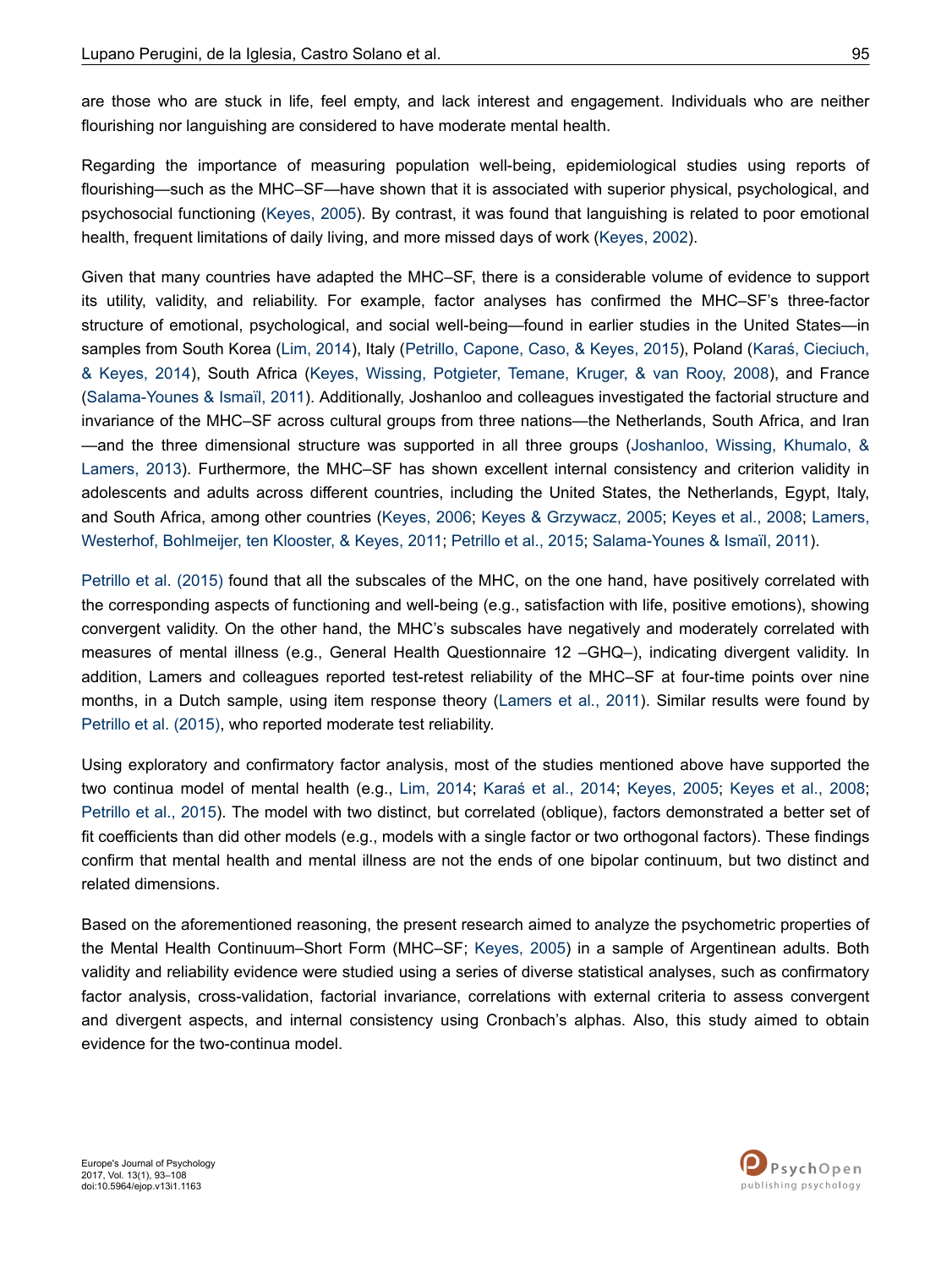## **Method**

## **Participants**

A convenience sample of 1,300 Argentinean adults from the general population was studied. They were proportionally distributed by sex: 650 males (50%) and 650 females (50%). The mean age was 40.28 years old (*SD* = 13.59). The majority of the participants (83.5%; *n* = 1,088) lived in Buenos Aires, 3.9% (*n* = 51) lived in other provinces of Argentina, and only 3.5% (*n* = 46) reported living abroad temporarily. The remaining percentage (8.8%, *n* = 115) did not provide information regarding their residence. Regarding their education, 80.2% (*n* = 1,043) achieved higher educational degrees, such as college or postgraduate studies. The remaining 19.8% (*n* = 257) received at least an elementary and/or middle school education. Concerning their occupation, 57% (*n* = 741) reported being employed; 17.1% (*n* = 223) were self-employed; 9.7% (*n* = 127) were managers or employers; 3.8% (*n* = 49) were housekeepers or non-paid workers; and the remaining 12.1% (*n* = 157) were unemployed or did not work. Only 0.3% of the sample (*n* = 3) did not give any data regarding their occupation. When asked about their socioeconomic status, the highest percentage (73.1%, *n* = 951) described itself as belonging to the middle class, 16.6% (*n* = 216) to high or middle-high class, 10.2% (*n* = 132) to middlelow or lower class, and 0.1% (*n* = 1) did not provide any data.

## **Materials**

### **Mental Health Continuum–Short Form (MHC–SF)**

The original 14-item Mental Health Continuum–Short Form (MHC–SF; [Keyes, 2005\)](#page-13-0) was developed by Keyes in response to demands for a brief self-rating assessment tool that combined the three components of wellbeing: emotional, social, and psychological. The emotional well-being subscale –EWB– (three items) is defined in terms of positive affect/ satisfaction with life. Social well-being –SWB– is assessed with five items that represent each aspect of the model described by [Keyes \(1998\):](#page-13-0) social contribution, social integration, social actualization, social acceptance, and social coherence. Finally, six items represent each of the dimensions of psychological well-being –PWB– as described in Ryff's model [\(Ryff, 1989\)](#page-14-0): self-acceptance, environmental mastery, positive relations with others, personal growth, autonomy, and purpose in life. Participants were required to respond to items on a 6-point Likert-type scale based on the experiences they had had over the last month (*never*, *once or twice*, *about once a week*, *2 or 3 times a week*, *almost every day*, or *every day*). This response option was selected to provide a clear standard of mental health assessment and a categorization similar to the method used by the DSM [\(American Psychiatric Association, 2002](#page-12-0), [2013\)](#page-12-0) to assess a Major Depressive Episode (see the Results section for psychometric properties).

### **Satisfaction with Life Scale (SWLS)**

The Satisfaction with Life Scale (SWLS; [Diener et al., 1985;](#page-13-0) [Pavot & Diener, 1993](#page-14-0)) was developed to obtain a measure of an individual's general satisfaction with life. Evaluation of quality of life—according to selfperception—is measured on a cognitive–judgmental level. It comprises five items that are judged using a 7 point Likert-type scale, ranging from 1 (*strongly disagree*) to 7 (*strongly agree*). Cronbach's alpha coefficient from the sample of this study was .87.

### **Positive and Negative Affect Scale (PANAS)**

The Positive and Negative Affect Scale (PANAS; [Watson, Clark, & Tellegen, 1988](#page-15-0)) was selected to measure positive (PA) and negative (NA) affect. PA reflects the extent to which a person feels enthusiastic and active,

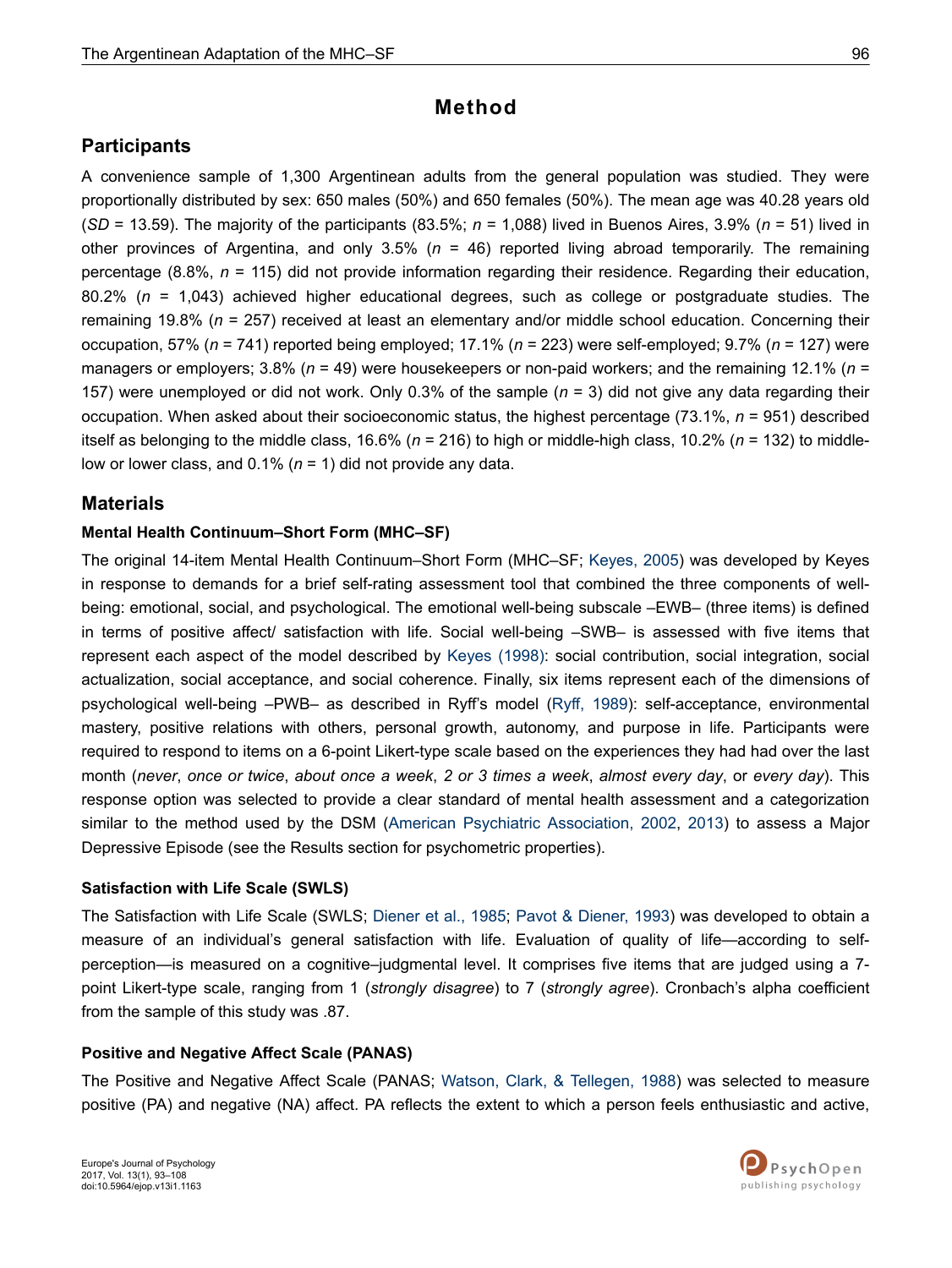whereas NA refers to being alert, or to being sad, anxious, and depressed. Both dimensions are assessed by 14 descriptors each (a total of 28 items). Responses were given in a 5-point Likert-type scale ranging from 1 (*low frequency*) to 5 (*high frequency*). In this research, Cronbach's alpha for PA was .76 and for NA was .85.

#### **Meaning in Life Questionnaire (MLQ)**

The Meaning in Life Questionnaire (MLQ; [Steger, Frazier, Oishi, & Kaler, 2006;](#page-15-0) Argentinian adaptation: [Góngora & Castro Solano, 2011\)](#page-13-0) is an instrument to measure the presence of meaning in life. It refers to the extent to which people comprehend, make sense of, or see significance in their lives, accompanied by the degree to which they perceive themselves as having a purpose or mission in life. The adapted scale has two dimensions, *presence of* and *search for*, depending on whether people have goals and a purpose in life, or whether they believe they have to search for them. It comprises 10 items that are responded to on a 7-point Likert-type scale ranging from 1 (*absolutely false*) to 7 (*absolutely true*). The analysis of the adapted version has demonstrated adequate psychometric properties, such as reliability and convergent and divergent validity. In this study, Cronbach's alpha for Presence was .88, and for Search was .87.

#### **Well-Being Index (WBI)**

The Well-Being Index (WBI; [Cummins et al., 2001](#page-12-0); translation: [Tonon, 2012](#page-15-0)) contains 12 items of satisfaction that are answered on a 10-point Likert-type scale, where 1 = *completely unsatisfied* and 10 = *completely satisfied*. Each item corresponds to a quality of life domain, such as standard of living, health, achievement in life, relationships, safety, community connectedness, and future security. These domains are theoretically embedded as representing the first-level deconstruction of the global question: 'How satisfied are you with your life as a whole? This measure not only includes subjective well-being, but also aspects of social life. Cronbach's alpha for the total score was .88.

### **Self-Report Depression Scale for Research in the General Population (CES-D)**

The Self-Report Depression Scale for Research in the General Population (CES-D; [Radloff, 1977](#page-14-0)) is a short self-report scale designed to measure depressive symptomatology in the general population. The items of the scale are symptoms associated with depression that have been used in previously validated and longer scales. Participants are asked to rate on a 20-item scale how often, over the past week, they experienced symptoms associated with depression, such as restless sleep, poor appetite, and feeling lonely. Response options range from 0 to 3 for each item (0 = *less than 1 day*, 1 = *1–2 days*, 2 = *3–4 days*, 3 = *5–7 days*). For the present study, Cronbach's alpha reliability was .87.

### **Symptom Checklist-90-Revised (SCL-90-R)**

The Symptom Checklist-90-Revised (SCL-90-R; [Derogatis, 1977;](#page-12-0) Argentinian adaptation: [Sanchez & Ledesma,](#page-14-0) [2009](#page-14-0)) is a 90-item checklist used to measure the nine sets of psychological symptoms: Somatization, Obsessive-compulsive, Interpersonal Sensitivity, Depression, Anxiety, Hostility, Phobic Anxiety, Paranoid Ideation, and Psychoticism. The SCL-90-R also contains a Global Severity Index (GSI), which is used to estimate the "general psychiatric status" of a patient. The SCL-90-R uses a 5-point scale (1 = *no problem* to 5 = *very serious*) to measure the extent to which they have experienced the listed symptoms in the last 7 days. Studies with the Argentinean adaptation of the checklist showed an adequate internal consistency for all of the scales (all *alpha* > .75) and also replicated the original factorial structure (e.g., [Sanchez & Ledesma, 2009](#page-14-0)). Cronbach's alpha coefficient from the sample of this study was .97.

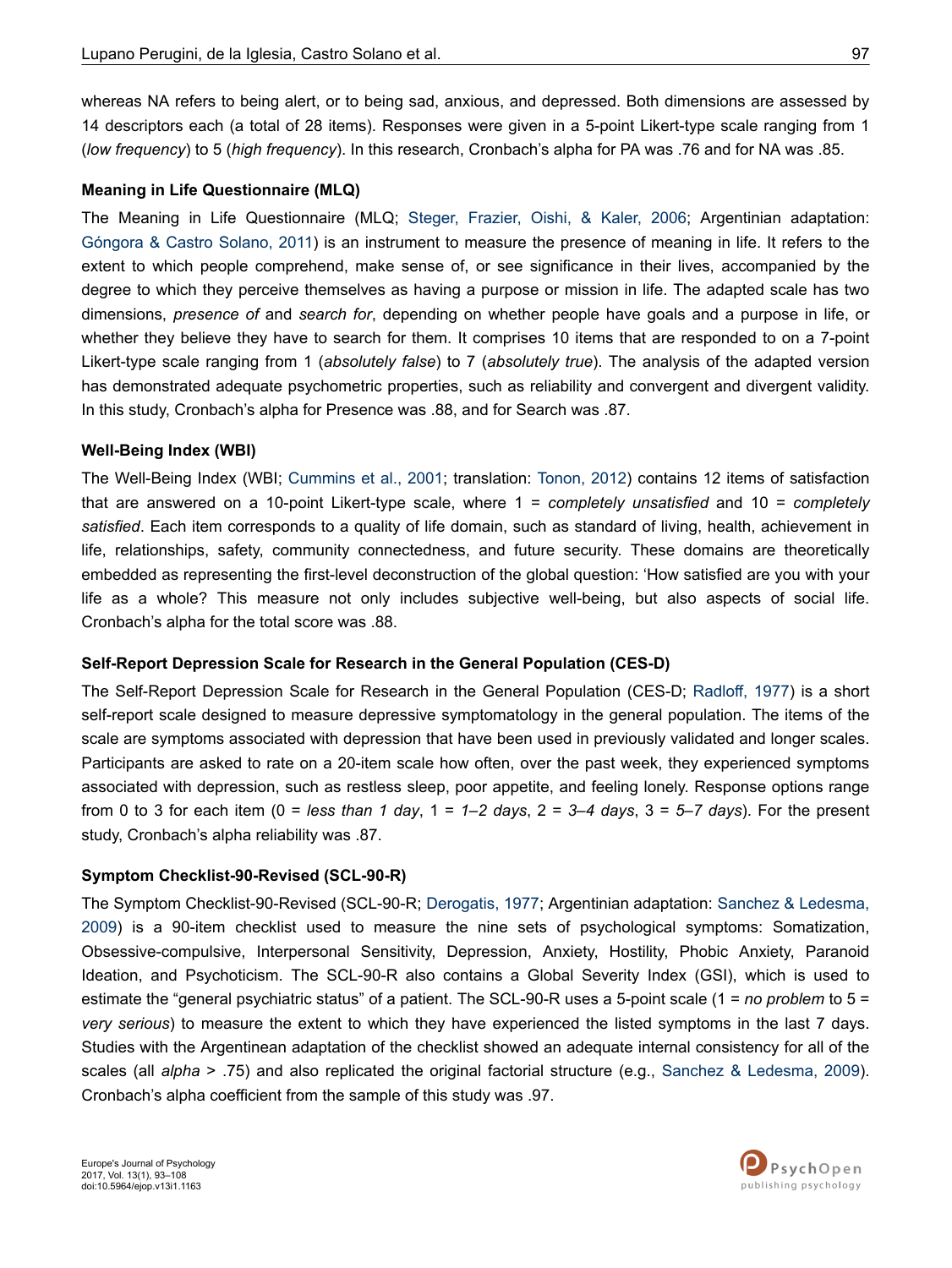## **Procedure**

Regarding sampling method, it was a non-randomized sample. All participants were volunteers, and no incentives were provided for participation. Written informed consent was obtained before participation. Questionnaires were administered by psychology students from a university located in the city of Buenos Aires as part of their professional practices in research program. A senior researcher supervised their work.

The method used for translation of the MHC–SF was *forward translation*. Two researchers were involved in the translation process. Both have a Ph.D. in Psychology and a good command of the English language. They translated the MHC–SF independently and without any discussion. As judged by the translators, both versions did not differ noticeably. Afterwards, adjustments were conducted to ensure understandability, psychological equivalence, and the accuracy of the translation from English to Spanish.

Data were analyzed with SPSS 17.0 and EQS 6.2.

## **Results**

## **Descriptive Statistics**

First, univariate statistics were calculated for each item (Table 1). Most means had values around 3.5. Skewness and kurtosis values indicated univariate normal distribution for all items. However, a normalized estimate of Mardia's coefficient of 51.20 indicated a non-normal multivariate distribution.

Table 1

*MHC. Descriptive Univariate Statistics.*

| Item              | M    | <b>SD</b> | <b>Skewness</b> | <b>Kurtosis</b> |
|-------------------|------|-----------|-----------------|-----------------|
| Item 1            | 3.51 | 1.05      | $-0.77$         | 0.55            |
| Item <sub>2</sub> | 3.93 | 1.11      | $-1.14$         | 1.09            |
| Item 3            | 3.51 | 1.13      | $-0.82$         | 0.50            |
| Item 4            | 2.68 | 1.54      | $-0.28$         | $-0.95$         |
| Item 5            | 2.69 | 1.69      | $-0.28$         | $-1.16$         |
| Item 6            | 1.49 | 1.50      | 0.64            | $-0.73$         |
| Item 7            | 2.54 | 1.34      | $-0.20$         | $-0.74$         |
| Item 8            | 1.45 | 1.39      | 0.58            | $-0.76$         |
| Item 9            | 2.89 | 1.35      | $-0.50$         | $-0.40$         |
| Item 10           | 3.59 | 1.15      | $-0.91$         | 0.71            |
| Item 11           | 3.75 | 1.11      | $-0.99$         | 1.74            |
| Item 12           | 3.47 | 1.37      | $-0.81$         | $-0.09$         |
| Item 13           | 3.70 | 1.17      | $-0.91$         | 0.52            |
| Item 14           | 3.67 | 1.31      | $-0.98$         | 0.34            |

## **Confirmatory Factor Analysis**

Confirmatory factor analysis (CFA) was run to ascertain the factor structure of the MHC–SF. Due to the categorical nature of the items (Likert-type scale), the estimation method used was robust Maximum Likelihood (ML), using the polychoric matrix. To assess model fit, different indexes of fit obtained by the robust method were examined: Satorra-Bentler, *df,* NFI (Normed-of-Fit Index), CFI (Comparative Fit Index), IFI (Incremental Fit

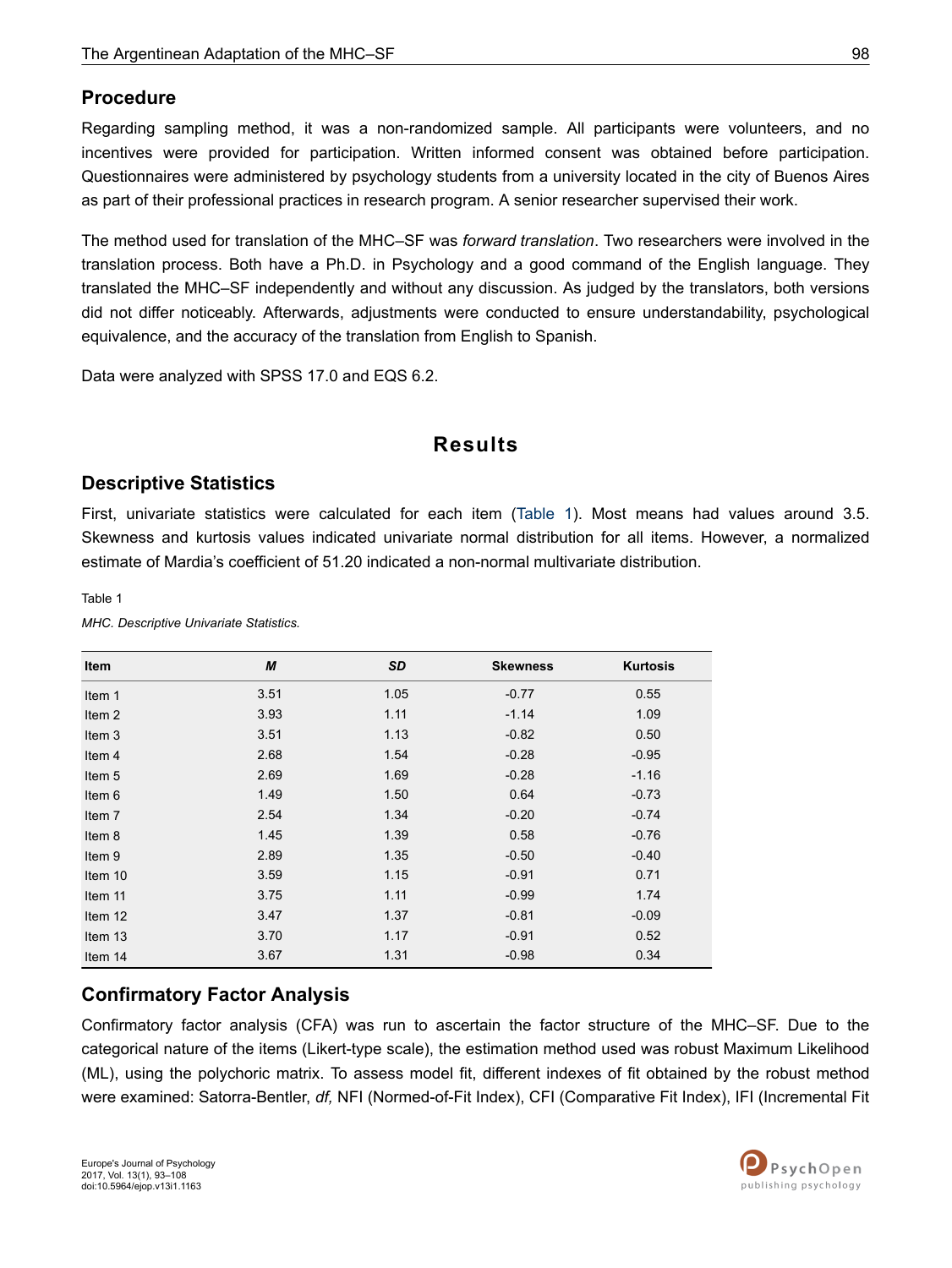Index), and RMSEA (Root Mean Square Error of Approximation). Different models were tested: (i) a single factor model with a unique measure of mental health, (ii) a two factor model were one latent dimension represented hedonic aspects of well-being –EWB– and the other dimension the eudaimonic aspects of wellbeing –both SWB and PWB–), (iii) a three factor with independent measures for EWB, PWB, and SWB as proposed by [Keyes \(2002](#page-13-0), [2005\)](#page-13-0), and (iv) a second order model were the three first order dimensions proposed by Keyes load in a general factor of mental health. Table 2 shows that the three-factor structure is the bestfitting model and it replicates the proposed latent structure of subjective well-being (see also Figure 1).

#### Table 2

*Confirmatory Factor Models of Theories of the Latent Structure of the MHC–SF Items*

| Model                       | Satorra-Bentler | df | IFI  | <b>NFI</b> | CFI  | <b>RMSEA (IC 90%)</b> |
|-----------------------------|-----------------|----|------|------------|------|-----------------------|
| Single factor               | 1678.5484       | 76 | .918 | .914       | .918 | $.127(.122-.133)$     |
| Two factor                  | 1217.7772       | 74 | .941 | .938       | .942 | $.109(.104 - .114)$   |
| Three factor                | 372.0408        | 71 | .977 | .973       | .977 | $.065(.059-.070)$     |
| Second order (three factor) | 573.8704        | 67 | .974 | .971       | .974 | $.076(.071-.082)$     |





## **Cross-Validation**

Next, cross-validation analyses were conducted to test whether the Three factor model fit prevailed in samples differentiated by sex and age. The sample was first divided in two: females (*n* = 650) and males (*n* = 650). As

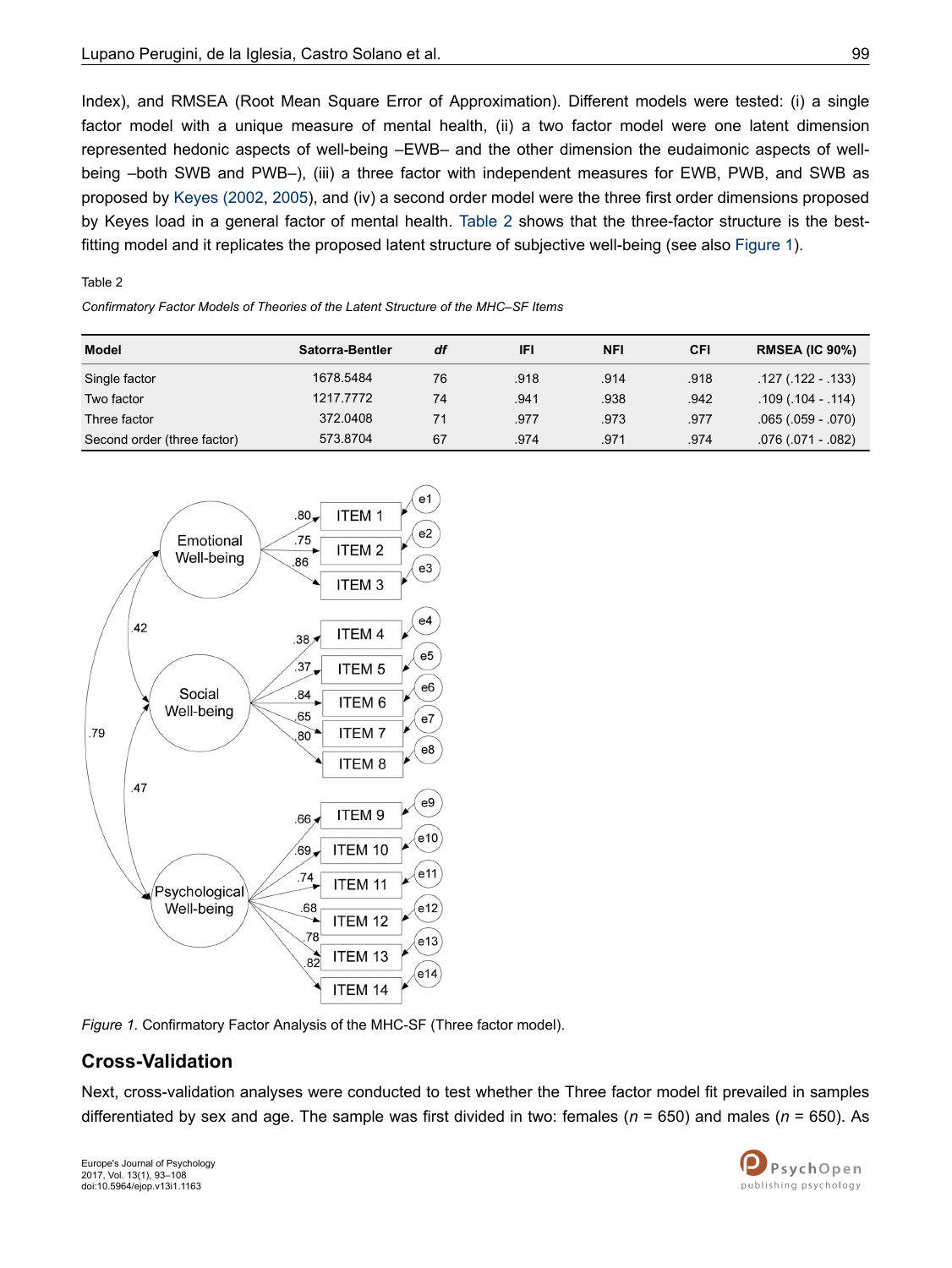presented in Table 3, model fit indices showed excellent fit in both samples. Then, the main sample was divided into two age groups: the first sample consisted of individuals between 18 and 40 years old (*n* = 678), and the second group consisted of those whose ages ranged from 41 to 86 years (*n* = 622). Again, model fit was assessed using the robust method for ML. Indices of fit showed the appropriateness of the measurement model (Table 3).

#### Table 3

*Cross-Validation: Model Fit by Sex and Age.*

| Sample             | <b>CFI</b> | <b>NFI</b> | IFI  | <b>RMSEA (IC 90%)</b> |
|--------------------|------------|------------|------|-----------------------|
| <b>Sex</b>         |            |            |      |                       |
| Males              | .979       | .971       | .979 | $.064(.056-.072)$     |
| Females            | .975       | .966       | .975 | $.064(.056-.072)$     |
| Age                |            |            |      |                       |
| 18 to 40 years old | .976       | .967       | .976 | $.064(.056-.072)$     |
| 41 to 86 years old | .977       | .969       | .977 | $.067(.058-.075)$     |

### **Factorial Invariance**

Additionally, hierarchical models with constraints were studied in order to analyse factorial invariance. This was done twice: first, to test invariance between the female and male samples, and second, to test invariance between younger and older adults (18 to 40 years old vs. 41 to 86 years old).

Initially, model fit was tested without constraints (MODEL 1) for both male and female samples. Both CFI and RMSEA values were adequate (see Table 4). A second model (MODEL 2) imposed constraints in all factor loadings. Again, the model's estimates fit the data at an acceptable level. The third and last model tested (MODEL 3) also imposed constraints in covariances. Data provided an adequate fit for this model.

#### Table 4

*MHC-SF. Factorial Invariance Across Sex (Males vs. Females).*

|                                             | Satorra-       |     |      |                                          | Model                    |       |     |      |             |
|---------------------------------------------|----------------|-----|------|------------------------------------------|--------------------------|-------|-----|------|-------------|
| Model                                       | <b>Bentler</b> | df  | CFI  | RMSEA (IC90%) comparison $\triangle$ S-B |                          |       | Δdf | р    | A CFI       |
| Model 1                                     | 541.8734       | 148 | .977 | $.064(.058-.070)$                        | $\overline{\phantom{a}}$ |       |     |      | -           |
| No constraints                              |                |     |      |                                          |                          |       |     |      |             |
| Model 2                                     | 563.2271       | 159 | .976 | $.063(.057-.068)$                        | 2 vs 1                   | 16.27 | 11  | .131 | .001        |
| Factor loadings constrained                 |                |     |      |                                          |                          |       |     |      |             |
|                                             |                |     |      |                                          |                          |       |     |      |             |
| Model 3                                     | 567.5102       | 162 | .976 | $.062$ $(.057 - .068)$                   | 3 vs 1                   | 20.55 | 14  | .113 | $\mathbf 0$ |
| Factor loadings and covariances constrained |                |     |      |                                          |                          |       |     |      |             |

Table 4 also shows values for model comparison. Neither the difference in the Satorra-Bentler scaled statistic (ΔS-B) corresponding to the comparison of MODEL 1 versus MODEL 2, nor the one for the stricter model (MODEL 3) that also imposed constraints in covariances, showed a significant change in the S-B scaled statistic (p > .05). Moreover, the delta CFI indicated no change in fit (invariance) among the studied models.

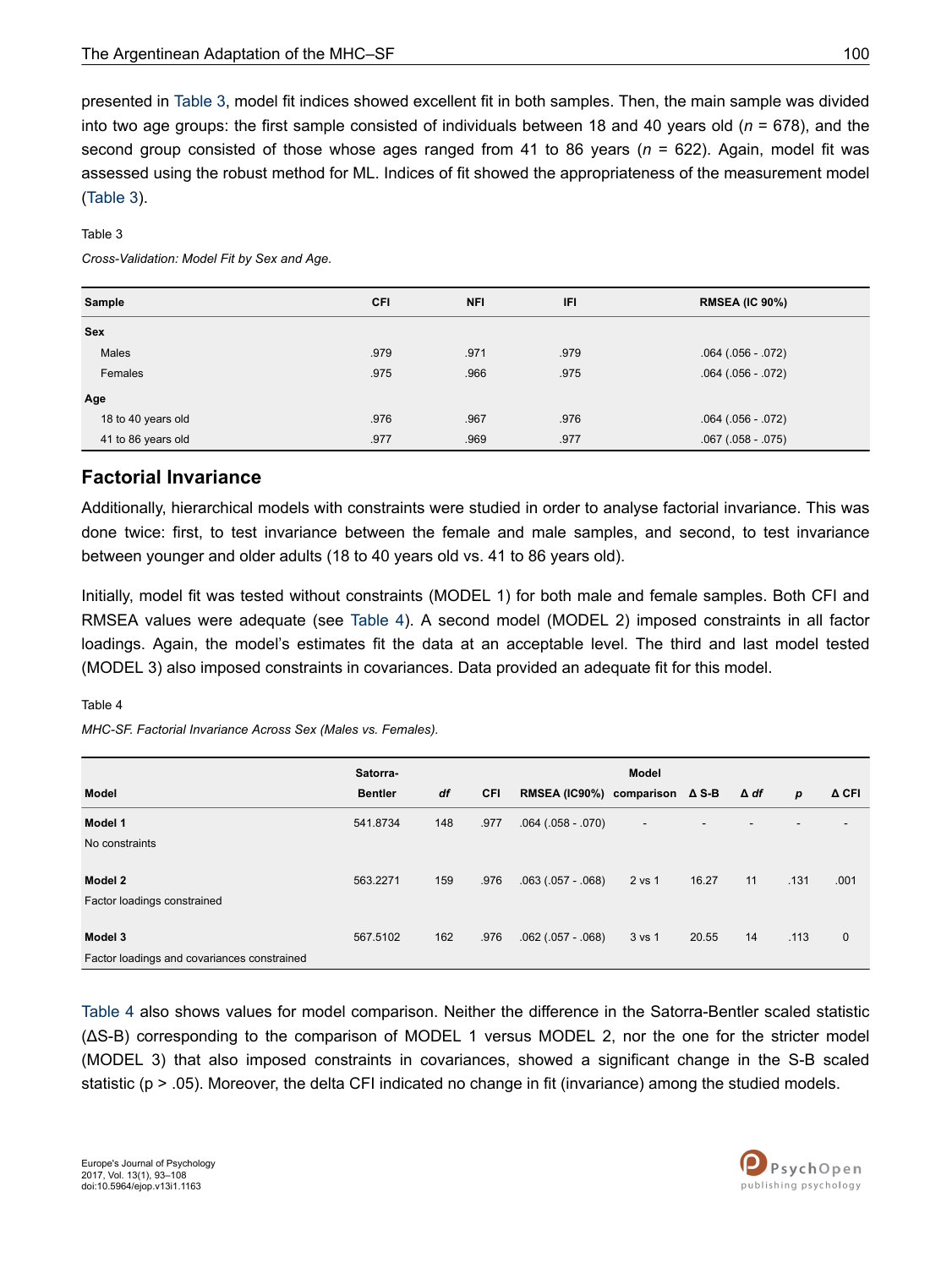When testing for factorial invariances in age-compared groups, the same procedures were run. First, a model with no constraints was tested (MODEL 1), then factor loadings were imposed (MODEL 2), and finally, covariances were constrained (MODEL 3). CFI and RMSEA values were adequate in all models. Model comparison showed no statistically significant difference in the Satorra-Bentler scaled statistic between MODEL 1 and 2, nor between MODEL 1 and MODEL 3. No changes were found in the CFI, either (Table 5).

#### Table 5

*MHC-SF. Factorial Invariance Across Two Age Groups (18- to 40-yrs vs. 41- to 86-yrs).*

|                                             | Satorra-       |     |            |                                          | <b>Model</b>             |       |             |                          |                          |
|---------------------------------------------|----------------|-----|------------|------------------------------------------|--------------------------|-------|-------------|--------------------------|--------------------------|
| Model                                       | <b>Bentler</b> | df  | <b>CFI</b> | RMSEA (IC90%) comparison $\triangle$ S-B |                          |       | $\Delta$ df | P                        | A CFI                    |
| Model 1                                     | 556.3623       | 148 | .976       | $.065(.059-.071)$                        | $\overline{\phantom{a}}$ |       |             | $\overline{\phantom{0}}$ | $\overline{\phantom{0}}$ |
| No constraints                              |                |     |            |                                          |                          |       |             |                          |                          |
| Model 2                                     | 573.7543       | 159 | .976       | $.063(.058-.069)$                        | 2 vs 1                   | 10.16 | 11          | .515                     | $\mathbf{0}$             |
| Factor loadings constrained                 |                |     |            |                                          |                          |       |             |                          |                          |
| Model 3                                     | 576.6922       | 162 | .976       | $.063(.057-.068)$                        | 3 vs 1                   | 10.05 | 14          | .757                     | $\mathbf{0}$             |
| Factor loadings and covariances constrained |                |     |            |                                          |                          |       |             |                          |                          |

### **Internal Consistency**

Table 6 summarizes the descriptive and correlational statistics obtained on the total MHC–SF scale and its three subscales. The highest means were obtained for emotional and psychological well-being, whereas the lowest value was obtained for social well-being. These results are consistent with those found in previous research conducted in other countries (e.g., [Keyes et al., 2008](#page-14-0); [Lamers et al., 2011](#page-14-0)). Also, the EWB and PWB subscales have a stronger association with each other than they do with SWB.

Table 6

*Descriptive Statistics and Correlations of the MHC–SF Subscales and Total MHC–SF Score*

|                                   |      |           | <b>Correlations</b>      |                 |                              |                          |
|-----------------------------------|------|-----------|--------------------------|-----------------|------------------------------|--------------------------|
| MHC-SF                            | M    | <b>SD</b> |                          | 2               | 3                            | 4                        |
| 1. Emotional well-being (EWB)     | 3.65 | .94       | $\overline{\phantom{m}}$ |                 |                              |                          |
| 2. Psychological well-being (PWB) | 3.51 | .94       | $.62**$                  | $\qquad \qquad$ |                              |                          |
| 3. Social well-being (SWB)        | 2.17 | 1.08      | $.45***$                 | $.51***$        | $\qquad \qquad \blacksquare$ |                          |
| 4. Total MHC-SF                   | 3.06 | .83       | $.73***$                 | $.89**$         | $.84**$                      | $\overline{\phantom{0}}$ |

 $*$ *r* $p$  < .01.

Cronbach's alpha coefficients were calculated to study internal consistency. The alpha coefficients for the MHC–SF scales were satisfactory. Reliability values above .70 are referred to as acceptable, and above .80 as high ([Kline, 2000](#page-14-0); [Nunnally & Berstein, 1995\)](#page-14-0). The total MHC–SF scale yielded a high internal consistency (*alpha* = .89). The PWB subscale had the next highest measure of internal consistency (*alpha* = .84), followed by the EWB subscale (*alpha* = .82), and finally, the SWB subscale (*alpha* = 0.78).

## **Convergent and Divergent Validity**

Three hypotheses were formulated according to Keyes' conceptualization [\(Keyes, 2002](#page-13-0)). It was first hypothesized that the Emotional Well-Being subscale (EWB) would positively correlate with measures of

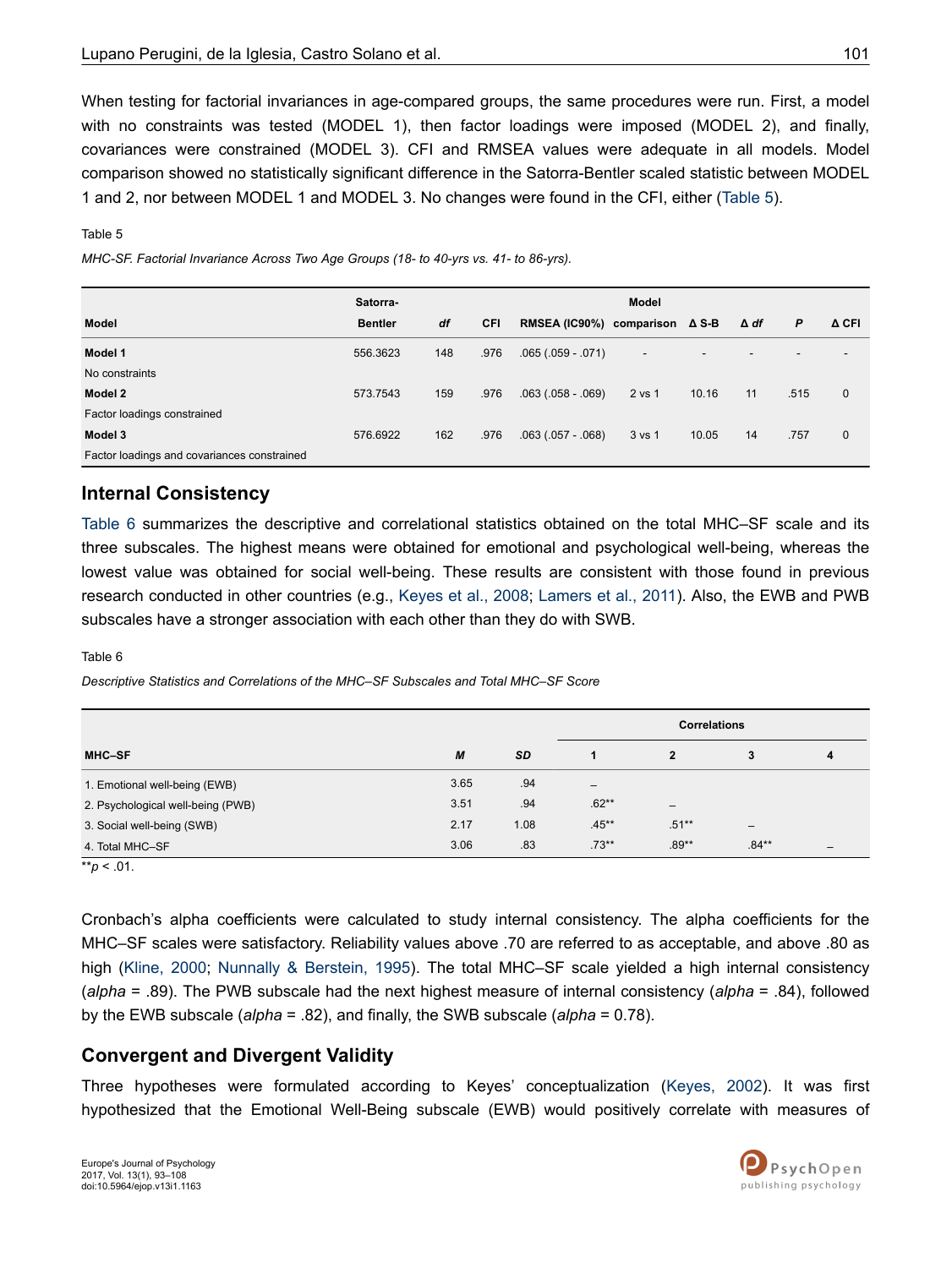positive affect and satisfaction with life. Second, it was hypothesized that the Psychological Well-Being subscale (PWB) would have a positive correlation with measures of positive functioning (e.g., tests to assess purpose in life). Finally, it was postulated that the Social Well-Being subscale (SWB) would have a positive association with measures that suggest well-being in different aspects of social life. Moreover, it was also hypothesized that the total score of the MHC–SF would negatively correlate with measures of mental illness and negative affect. In order to test these hypotheses, Spearman's correlations were calculated among the MHC–SF and different measures of well-being and functioning.

The total score of the MHC–SF scale generally revealed a consistent pattern of correlations with the criterion measures. As expected, the EWB positively correlated with satisfaction with life (SWLS) and the PANAS PA scale. Also, the PWB showed a positive association with the presence of meaning in life (MLQ). Finally, the SWB subscale had a positive and strong correlation with the WBI score, which is mainly considered a measure of social well-being. Furthermore, the MHC–SF total score and its subscales negatively correlated with the PANAS NA, the search for meaning in life (MLQ), and a measure of depression symptoms (CES-D). Most of the correlations obtained had moderate ( $r_s \geq .30$ ) to large ( $r_s \geq .50$ ) effect sizes [\(Cohen, 1992;](#page-12-0) see Table 7).

Table 7

|                                   | <b>Emotional well-being</b> | Psychological well-being | Social well-being |                     |
|-----------------------------------|-----------------------------|--------------------------|-------------------|---------------------|
| <b>Validity measure</b>           | (EWB)                       | (PWB)                    | (SWB)             | <b>Total MHC-SF</b> |
| PANAS PA (positive affect)        | $.47**$                     | $.30**$                  | $.43**$           | $.44**$             |
| PANAS NA (negative affect)        | $-0.31**$                   | $-21**$                  | $-.31***$         | $-.33**$            |
| <b>SWLS</b>                       | $.56**$                     | $.54**$                  | $.35***$          | $.54**$             |
| Presence of meaning in life (MLQ) | $.48**$                     | $.49**$                  | $.23**$           | $.46**$             |
| Search for meaning in life (MLQ)  | $-23**$                     | $-17**$                  | $-32**$           | $-14**$             |
| <b>WBI</b>                        | $.52**$                     | $.39**$                  | $.56**$           | $.55***$            |
| CES-D                             | $-49**$                     | $-38**$                  | $-19**$           | $-37**$             |

*MHC-SF. Bivariate Correlations with Validation Measures*

\*\**p* < .01.

## **Evidence of Two-Continua Model**

The *two-continua model* suggests that mental health and mental illness constitute two distinguishable but related factors and that they are not two sides of the same continuum. In order to obtain evidence for the twocontinua model, two factor analyses (exploratory and confirmatory) were performed using the MHC-SF and SCL-90-R subscales, which assess psychopathological symptoms.

Firstly, for the exploratory factor analysis a forced two factor solution with Varimax rotation was performed. It was expected that the subscales of SCL-90-R (indicators of mental illness) would load in one factor and the subscales of MHC-SF (indicators of well-being) in another one. The results showed the anticipated two separated factors: one with high loadings of all of MHC-SF's subscales and the other with high loadings of all of the SCL-90-R's subscales (Bartlett's sphericity test = 6491.44, *p* < .001, KMO index = .97). The explained variance for this solution was 71% (see [Table 8](#page-10-0)).

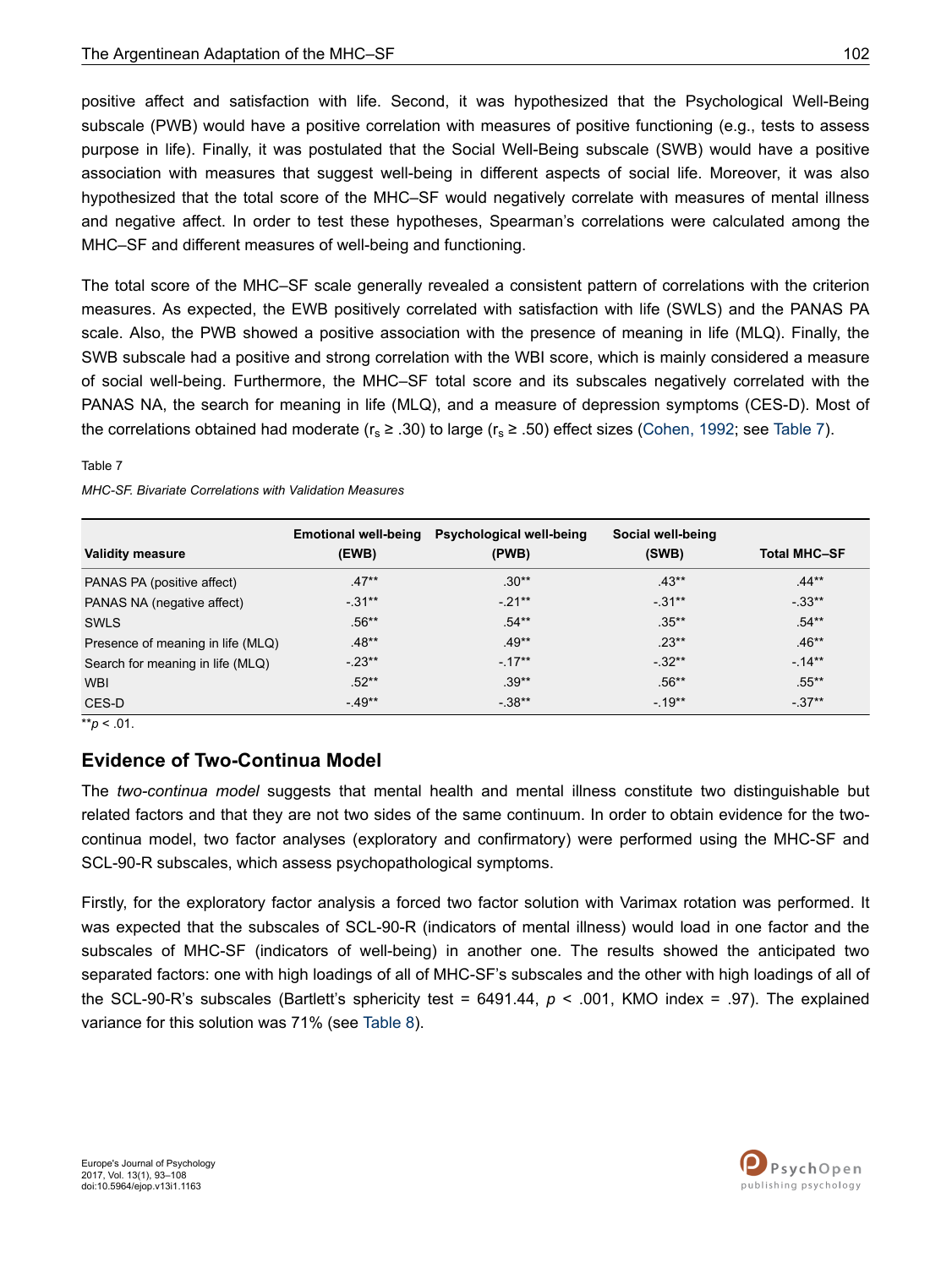#### <span id="page-10-0"></span>Table 8

*Exploratory Factor Analysis With Two Factors: Mental Health and Mental Illness*

| <b>Subscale</b>                  | Factor 1<br><b>Mental health</b><br>(MHC) | Factor 2<br><b>Mental illness</b><br>$(SCL-90-R)$ |
|----------------------------------|-------------------------------------------|---------------------------------------------------|
|                                  |                                           |                                                   |
| Social well-being (MHC)          | .83                                       |                                                   |
| Emotional well-being (MHC)       | .79                                       |                                                   |
| Psychological well-being (MHC)   | .79                                       |                                                   |
| Psychoticism (SCL)               |                                           | .89                                               |
| Anxiety (SCL)                    |                                           | .88                                               |
| Interpersonal sensitivity (SCL)  |                                           | .83                                               |
| Depression (SCL)                 |                                           | .83                                               |
| Somatizations (SCL)              |                                           | .82                                               |
| Paranoid ideation (SCL)          |                                           | .80                                               |
| Phobic anxiety (SCL)             |                                           | .79                                               |
| Obsessions and compulsions (SCL) |                                           | .77                                               |
| Hostility (SCL)                  |                                           | .76                                               |

Next, three models were studied using confirmatory factor analysis. The first one included one single factor with all the subscales from SCL-90-R and from MHC-SF. The second model proposed a structure of two orthogonal factors (first with the subscales from SCL-90-R, as the indicators of mental illness and second one with the subscales from MHC-SF as the indicators of mental health). The third model represented the two-continua model of two separated but correlated factors.

The two-continua model is the best-fitting data model to these data, suggesting that the correlated two-factor model was the most tenable model of the structure of mental health and illness. RMSEA was right on the expected limits [\(Kline, 2000](#page-14-0)) but lower than those obtained in the other models. The correlation between the latent factors of mental illness and mental health was -.50 which indicated, as expected, a moderate correlation of two aspects which are related but are not the same construct. These results confirm the two-continua model (see Table 9).

#### Table 9

*Confirmatory Factor Models -Verification of the Structure of Mental Health and Mental Illness.*

| <b>Model</b>          | Satorra-Bentler | Df | IFI  | NFI  | CFI  | <b>RMSEA (IC 90%)</b> |
|-----------------------|-----------------|----|------|------|------|-----------------------|
| Single factor         | 538.3717        | 53 | .837 | .822 | .836 | $.113(.105-.122)$     |
| Two orthogonal factor | 368.4632        | 52 | .894 | .878 | .893 | $.093(084-.101)$      |
| Two correlated factor | 284.2207        | 51 | .922 | .906 | .921 | $.080(.071-.089)$     |

## **Discussion**

The Mental Health Continuum, or MHC, represents a clinical approach to the continuous assessment and categorical diagnosis of states of positive mental health ([Keyes, 1998,](#page-13-0) [2002](#page-13-0); [Keyes et al., 2008](#page-14-0)). The short form of the MHC scale, consisting of 14 items, is one of the instruments to assess well-being most widely used

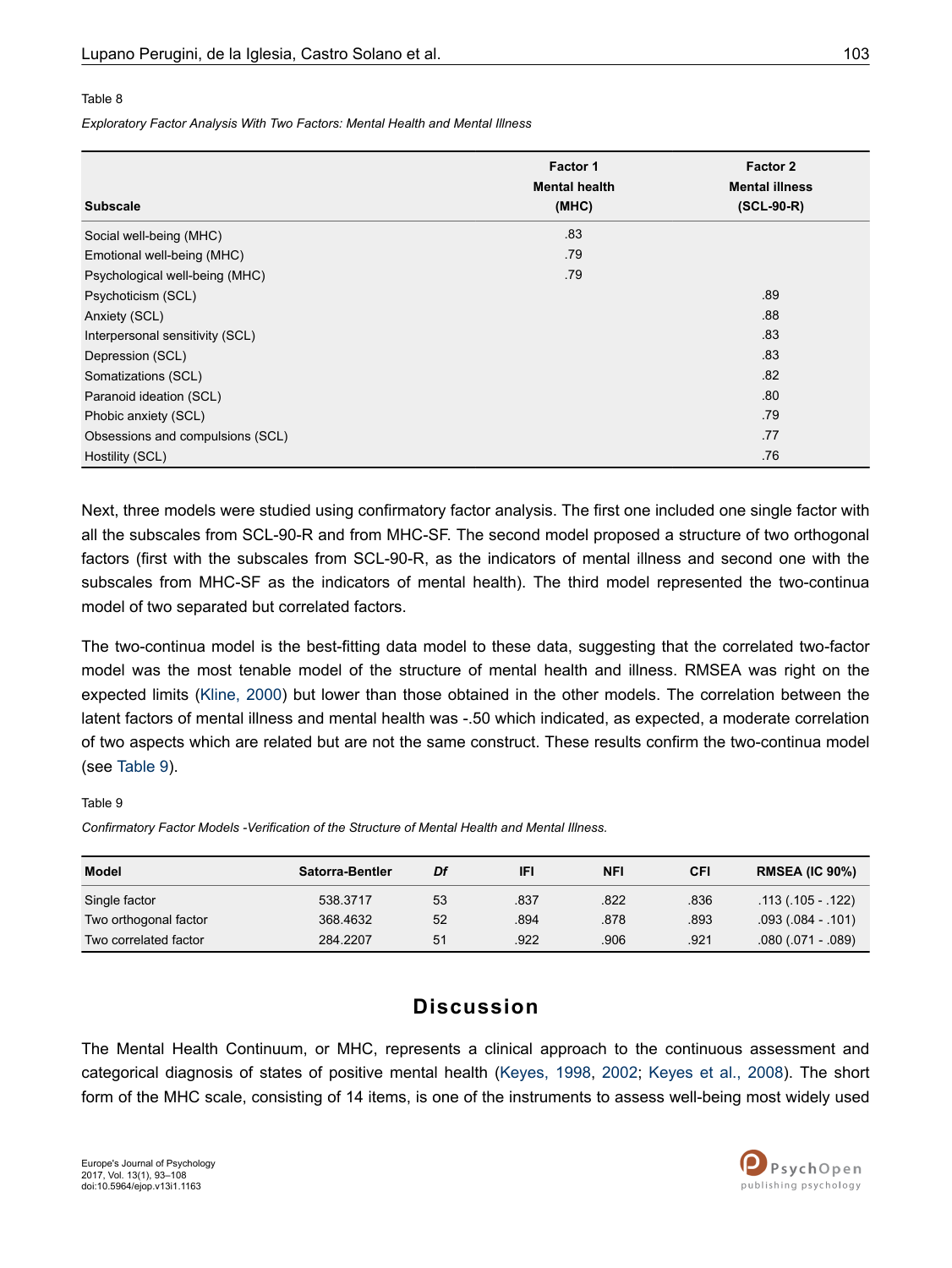internationally. For this reason, the main objective of this study was to validate the MHC–SF within an Argentinian population. The current findings confirm that the Argentinian MHC–SF is a valid and reliable instrument that can be used for assessing well-being within the Argentinean population.

In this study, robust evidence of construct validity was found for a three-factor structure of emotional, psychological, and social well-being. The same structure was found in earlier studies in the United States, and more recently, in samples from South Korea [\(Lim, 2014](#page-14-0)), Italy ([Petrillo et al., 2015](#page-14-0)), Poland [\(Karaś et al., 2014](#page-13-0)), South Africa [\(Keyes et al., 2008](#page-14-0)), and France ([Salama-Younes & Ismaïl, 2011](#page-14-0)), among others. Although Item 4 and 5 had lower factor loading in comparison with other items, they were retained to maintain the original number of items and desirable for each factor. Considering the sample size used, some authors argue that .32 can be acceptable because it would be equivalent to approximately 10% of the variance explained [\(Tabachnick](#page-15-0) [& Fidell, 2001](#page-15-0)).

In this research, the model fits well not only in the main sample, but also in the cross- validation study, indicating that the fit prevailed in the female and in the male sample. Moreover, excellent fit was also found when the sample was split into a group of younger and older adults. Additionally, several tests of factorial invariance performed in the mentioned samples showed that model fit was appropriate even when constraints in loadings and covariances were imposed. Data supports the adequacy of the three-dimensional model of the MHC for Argentinean adults, regardless of sex or age.

Furthermore, the MHC–SF has shown excellent internal consistency and criterion validity because it positively correlated with measures of well-being and was negatively associated with measures of mental illness. The data support the hypotheses on convergent and divergent validity. These results are consistent with the *two continua* model, which has proposed that mental illness and mental health are distinct, but related, dimensions [\(Keyes, 2005\)](#page-13-0). Also, evidence for this model was obtained using a measure of psychopathological symptoms (SCL-90-R).

In the studied sample, Items 6 and 8 showed mean values lower than expected. Although this results are not uncommon as similar results were obtained in samples from other countries (e.g. [Joshanloo et al., 2013](#page-13-0)), their interpretation in light of local aspects is not out of place as these items are related to social factors. It is possible that this is related to the insatisfaction Argentinians have with some aspects related to society, especially regarding security. This aspect can also be observed in the differential association among presence of meaning in life (MLQ) and MHC-SF's subscales which were strong with emotional well-being and psychological well-being but weak with social well-being.

Future studies may use this instrument to obtain estimates of the prevalence of mental health categories in Argentina (i.e., determining the percentage of flourishing, languishing, and moderately mentally healthy individuals). In addition to the importance of having an instrument to assess well-being in Argentina, the psychometric evidence obtained for the three-factor structure allows cross-cultural comparisons and prevents possible variations in prevalence rates due to different versions of the instruments used. For example, [Hone,](#page-13-0) [Jarden, Schofield, and Duncan \(2014\)](#page-13-0) found important variation in the prevalence of flourishing among 10,009 adults in New Zealand, based on the use of four different operationalizations: [Huppert and So \(2013](#page-13-0); 24%), Keyes (39%), Diener et al. (41%), and Seligman et al. (47%).

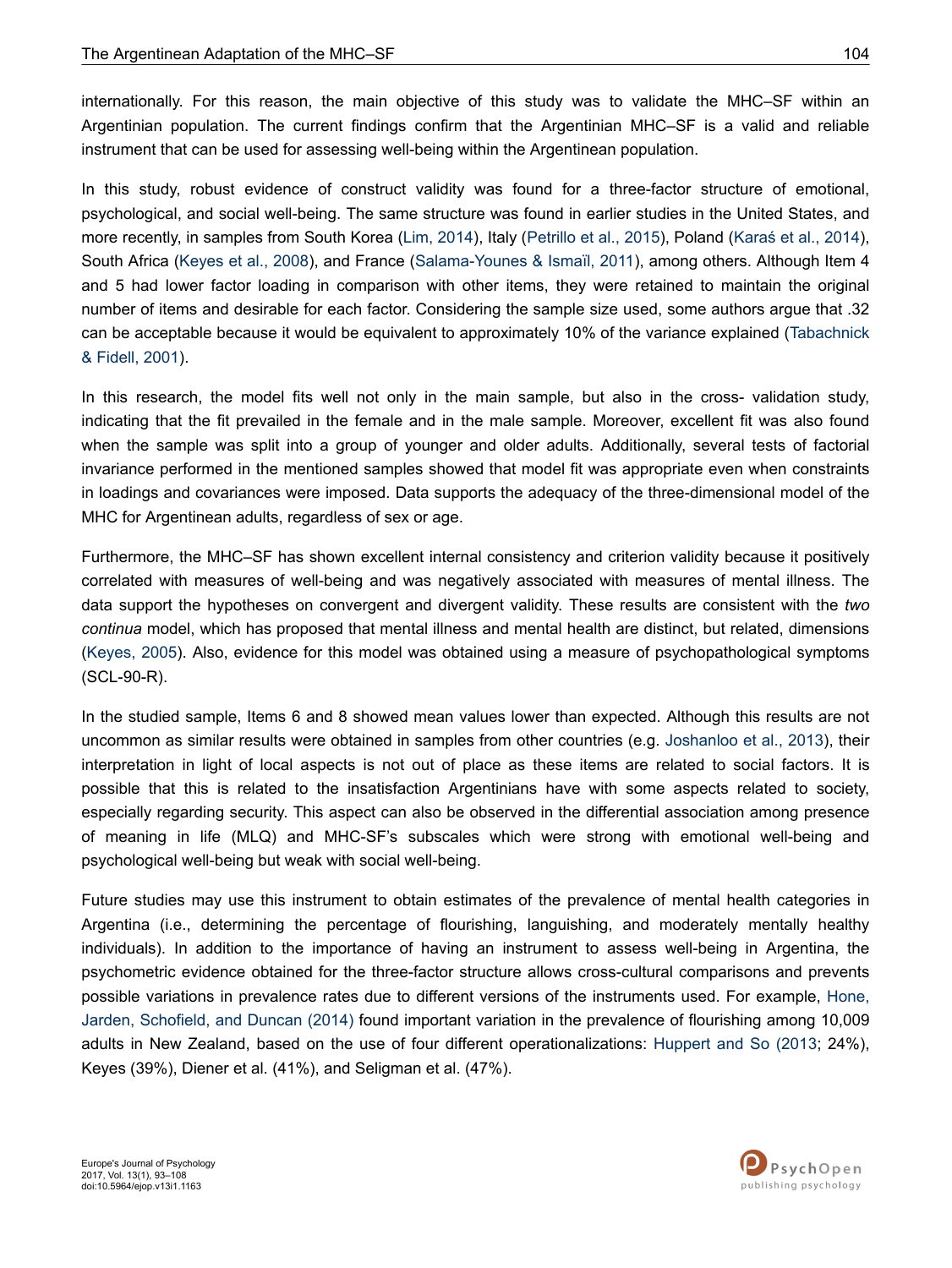<span id="page-12-0"></span>Some of the limitations of the present study are related to the use of self- reported data and the utilization of convenience samples. Future studies should employ non-self-report assessments and more representative samples. Finally, more research should be done to (a) investigate the predictive validity of the MHC–SF in terms of health and illness outcomes and work productivity, among other important public health outcomes [\(Karaś et al., 2014\)](#page-13-0), and (b) explore the levels of well-being in specific groups of people (e.g., teachers; [Petrillo](#page-14-0) [et al., 2015\)](#page-14-0) in countries like Argentina.

### **Funding**

This work was supported by the National Council for Scientific and Technical Research (CONICET) under grant *PIP CONICET 11220150100381CO* and by the University of Buenos Aires under grant *UBACyT 20020150100037BA.*

### **Competing Interests**

The authors have declared that no competing interests exist.

### **Acknowledgments**

The authors have no support to report.

## **References**

- American Psychiatric Association. (2002). *Diagnostic and statistical manual of mental disorders* (4th ed.). Washington, DC, USA: Author.
- American Psychiatric Association. (2013). *Diagnostic and statistical manual of mental disorders* (5th ed.). Arlington, VA, USA: Author.
- Antonovsky, A. (1988). *Unravelling the mystery of health*. San Francisco, CA, USA: Jossey-Bass.
- Castro Solano, A. (2014). Latin-American studies on well-being. In A. Castro Solano (Ed.), *Positive psychology in Latin America* (pp. 21-36). Dordrecht, The Netherlands: Springer. doi:[10.1007/978-94-017-9035-2\\_2](http://doi.org/10.1007/978-94-017-9035-2_2)
- Cohen, J. (1992). A power primer. *Psychological Bulletin, 112*(1), 155-159. doi:[10.1037/0033-2909.112.1.155](http://doi.org/10.1037/0033-2909.112.1.155)
- Csikszentmihalyi, M., & Massimini, F. (1985). On the psychological selection of bio-cultural information. *New Ideas in Psychology, 3*, 115-138. doi[:10.1016/0732-118X\(85\)90002-9](http://doi.org/10.1016/0732-118X(85)90002-9)
- Cummins, R., Eckersley, J., Pallant, J., & Davern, M. (2001). *Australian Unity Wellbeing Index, Survey 2: Report 1.* Melbourne, Australia: Australian Centre on Quality of Life/Deakin University.
- Derogatis, L. (1977). *SCL-90-R Administration, Scoring and Procedures Manual II*. Towson, MD, USA: Clinical Psychometric Research.
- Diener, E. (2000). Subjective well-being: The science of happiness and a proposal for a national index. *The American Psychologist, 55*(1), 34-43. doi[:10.1037/0003-066X.55.1.34](http://doi.org/10.1037/0003-066X.55.1.34)
- Diener, E., & Biswas-Diener, R. (2008). *Rethinking happiness: The science of psychological wealth*. Malden, MA, USA: Blackwell.

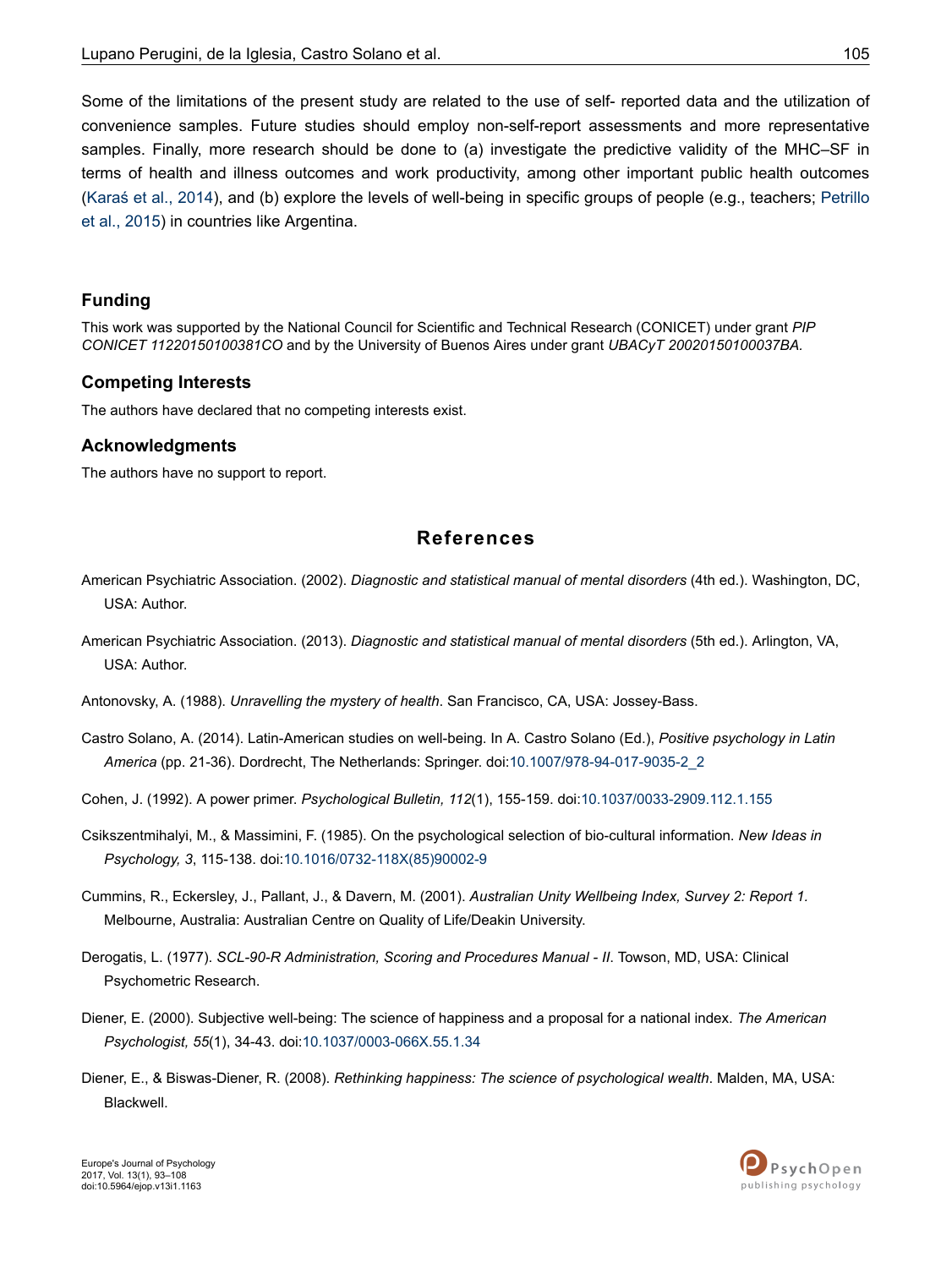- <span id="page-13-0"></span>Diener, E., Emmons, R. A., Larsen, R. J., & Griffin, S. (1985). The Satisfaction with Life Scale. *Journal of Personality Assessment, 49*, 71-75. doi:[10.1207/s15327752jpa4901\\_13](http://doi.org/10.1207/s15327752jpa4901_13)
- Diener, E., Suh, E. M., Lucas, R. E., & Smith, H. L. (1999). Subjective well-being: Three decades of progress. *Psychological Bulletin, 125*, 276-302. doi[:10.1037/0033-2909.125.2.276](http://doi.org/10.1037/0033-2909.125.2.276)
- Góngora, V. C., & Castro Solano, A. (2011). Validación del Cuestionario de Significado de la Vida MLQ en población adulta y adolescente argentina [Validation of the Meaning in Life Questionnaire in Argentinean adult and adolescent population]. *Interamerican Journal of Psychology, 45*(3), 395-404.
- Henderson, L. W., & Knight, T. (2012). Integrating the hedonic and eudaimonic perspectives to more comprehensively understand wellbeing and pathways to wellbeing. *International Journal of Wellbeing, 2*(3), 196-221. doi:[10.5502/ijw.v2i3.3](http://doi.org/10.5502/ijw.v2i3.3)
- Hone, L. C., Jarden, A., Schofield, G. M., & Duncan, S. (2014). Measuring flourishing: The impact of operational definitions on the prevalence of high levels of wellbeing. *International Journal of Wellbeing, 4*(1), 62-90. doi:[10.5502/ijw.v4i1.4](http://doi.org/10.5502/ijw.v4i1.4)
- Huppert, F. A., & So, T. C. (2013). Flourishing across Europe: Application of a new conceptual framework for defining wellbeing. *Social Indicators Research, 110*(3), 837-861. doi[:10.1007/s11205-011-9966-7](http://doi.org/10.1007/s11205-011-9966-7)
- Joshanloo, M., Wissing, M. P., Khumalo, I. P., & Lamers, S. M. A. (2013). Measurement invariance of the Mental Health Continuum-Short Form (MHC-SF) across three cultural groups. *Personality and Individual Differences, 55*, 755-759. doi:[10.1016/j.paid.2013.06.002](http://doi.org/10.1016/j.paid.2013.06.002)
- Karaś, D., Cieciuch, J., & Keyes, C. L. M. (2014). The Polish adaptation of the Mental Health Continuum-Short Form (MHC-SF). *Personality and Individual Differences, 69*, 104-109. doi:[10.1016/j.paid.2014.05.011](http://doi.org/10.1016/j.paid.2014.05.011)
- Kashdan, T. B., Biswas-Diener, R., & King, L. A. (2008). Reconsidering happiness: The costs of distinguishing between hedonics and eudaimonia. *The Journal of Positive Psychology, 3*(4), 219-233. doi:[10.1080/17439760802303044](http://doi.org/10.1080/17439760802303044)
- Keyes, C. L. M. (1998). Social well-being. *Social Psychology Quarterly, 61*(2), 121-140. doi[:10.2307/2787065](http://doi.org/10.2307/2787065)
- Keyes, C. L. M. (2002). The mental health continuum: From languishing to flourishing in life. *Journal of Health and Social Behavior, 43*, 207-222. doi:[10.2307/3090197](http://doi.org/10.2307/3090197)
- Keyes, C. L. M. (2005). Mental illness and/or mental health? Investigating axioms of the complete state model of health. *Journal of Consulting and Clinical Psychology, 73*, 539-548. doi[:10.1037/0022-006X.73.3.539](http://doi.org/10.1037/0022-006X.73.3.539)
- Keyes, C. L. M. (2006). Mental health in adolescence: Is America's youth flourishing? *The American Journal of Orthopsychiatry, 76*(3), 395-402. doi[:10.1037/0002-9432.76.3.395](http://doi.org/10.1037/0002-9432.76.3.395)
- Keyes, C. L. M. (2007). Promoting and protecting mental health as flourishing: A complementary strategy for improving national mental health. *The American Psychologist, 62*(2), 95-108. doi:[10.1037/0003-066X.62.2.95](http://doi.org/10.1037/0003-066X.62.2.95)
- Keyes, C. L. M. (2013). *Mental well-being: International contributions to the study of positive mental health*. Dordrecht, The Netherlands: Springer.
- Keyes, C. L. M., & Grzywacz, J. G. (2005). Health as a complete state: The added value in work performance and healthcare costs [Research Support, Non-U.S. Gov't; American College of Occupational and Environmental Medicine]. *Journal of Occupational and Environmental Medicine, 47*(5), 523-532. doi[:10.1097/01.jom.0000161737.21198.3a](http://doi.org/10.1097/01.jom.0000161737.21198.3a)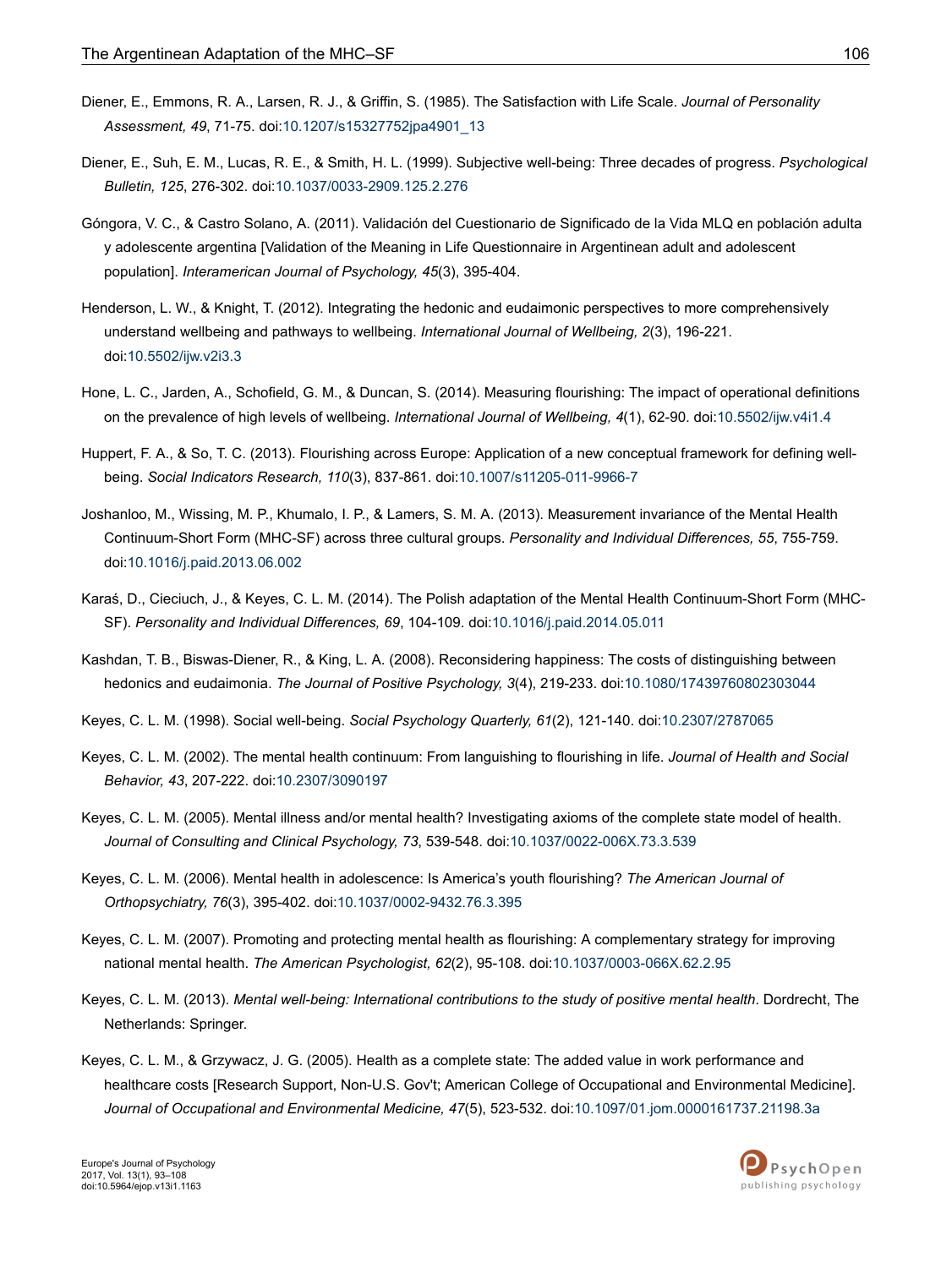- <span id="page-14-0"></span>Keyes, C. L. M., Wissing, M., Potgieter, J. P., Temane, M., Kruger, A., & van Rooy, S. (2008). Evaluation of the Mental Health Continuum—Short Form (MHC—SF) in Setswana-speaking South Africans. *Clinical Psychology & Psychotherapy, 15*(3), 181-192. doi:[10.1002/cpp.572](http://doi.org/10.1002/cpp.572)
- Kline, P. (2000). *Handbook of psychological testing*. London, United Kingdom: Routledge.
- Lamers, S. M. A., Westerhof, G. J., Bohlmeijer, E. T., ten Klooster, P. M., & Keyes, C. L. M. (2011). Evaluating the psychometric properties of the Mental Health Continuum—Short Form (MHC—SF). *Journal of Clinical Psychology, 67*(1), 99-110. doi[:10.1002/jclp.20741](http://doi.org/10.1002/jclp.20741)
- Lim, Y.-J. (2014). Psychometric characteristics of the Korean Mental Health Continuum–Short Form in an adolescent sample. *Journal of Psychoeducational Assessment, 32*, 356-364. doi:[10.1177/0734282913511431](http://doi.org/10.1177/0734282913511431)
- Massimini, F., & Delle Fave, D. A. (2000). Individual development in a bio-cultural perspective. *The American Psychologist, 55*(1), 24-33. doi:[10.1037/0003-066X.55.1.24](http://doi.org/10.1037/0003-066X.55.1.24)
- Michaelson, J., Abdallah, S., Steuer, N., Thompson, S., & Marks, N. (2009). *National accounts of well-being: Bringing real wealth onto the balance sheet* (Report, New Economics Foundation). Retrieved from <http://www.nationalaccountsofwellbeing.org/learn/download-report.html>
- Nunnally, J., & Berstein, I. (1995). *Psychometric theory*. New York, NY, USA: McGraw-Hill.
- Pavot, W., & Diener, E. (1993). The affective and cognitive context of self-reported measures of subjective well-being. *Social Indicators Research, 28*, 1-20. doi:[10.1007/BF01086714](http://doi.org/10.1007/BF01086714)
- Pavot, W., & Diener, E. (2008). The Satisfaction with Life Scale and the emerging construct of life satisfaction. *The Journal of Positive Psychology, 3*(2), 137-152. doi[:10.1080/17439760701756946](http://doi.org/10.1080/17439760701756946)
- Petrillo, G., Capone, V., Caso, D., & Keyes, C. L. M. (2015). The Mental Health Continuum–Short Form (MHC–SF) as a measure of well-being in the Italian context. *Social Indicators Research, 121*, 291-312. doi[:10.1007/s11205-014-0629-3](http://doi.org/10.1007/s11205-014-0629-3)
- Radloff, L. S. (1977). The CES-D scale: A self-report depression scale for research in the general population. *Applied Psychological Measurement, 1*, 385-401. doi[:10.1177/014662167700100306](http://doi.org/10.1177/014662167700100306)
- Ryan, R. M., & Deci, E. L. (2000). Self-determination theory and the facilitation of intrinsic motivation, social development, and well-being. *The American Psychologist, 55*, 68-78. doi:[10.1037/0003-066X.55.1.68](http://doi.org/10.1037/0003-066X.55.1.68)
- Ryan, R. M., & Deci, E. L. (2001). On happiness and human potentials: A review of research on hedonic and eudaimonic well-being. *Annual Review of Psychology, 52*, 141-166. doi[:10.1146/annurev.psych.52.1.141](http://doi.org/10.1146/annurev.psych.52.1.141)
- Ryff, C. D. (1989). Happiness is everything, or is it? Explorations on the meaning of psychological well-being. *Journal of Personality and Social Psychology, 57*, 1069-1081. doi:[10.1037/0022-3514.57.6.1069](http://doi.org/10.1037/0022-3514.57.6.1069)
- Salama-Younes, M., & Ismaïl, A. (2011). Validation of the factor structure of the Mental Health Continuum Short Form (MHC-SF) for physically active old out. *World Journal of Sport Sciences, 4*(1), 24-30.
- Sanchez, R. O., & Ledesma, R. D. (2009). Análisis Psicométrico del Inventario de Síntomas Revisado (SCL-90-R) en Población Clínica [Psychometric analysis of the Symptom Checklist Revised (SCL-90-R) in Clinical Population]. *Revista Argentina de Clínica Psicológica, 18*(3), 265-274.